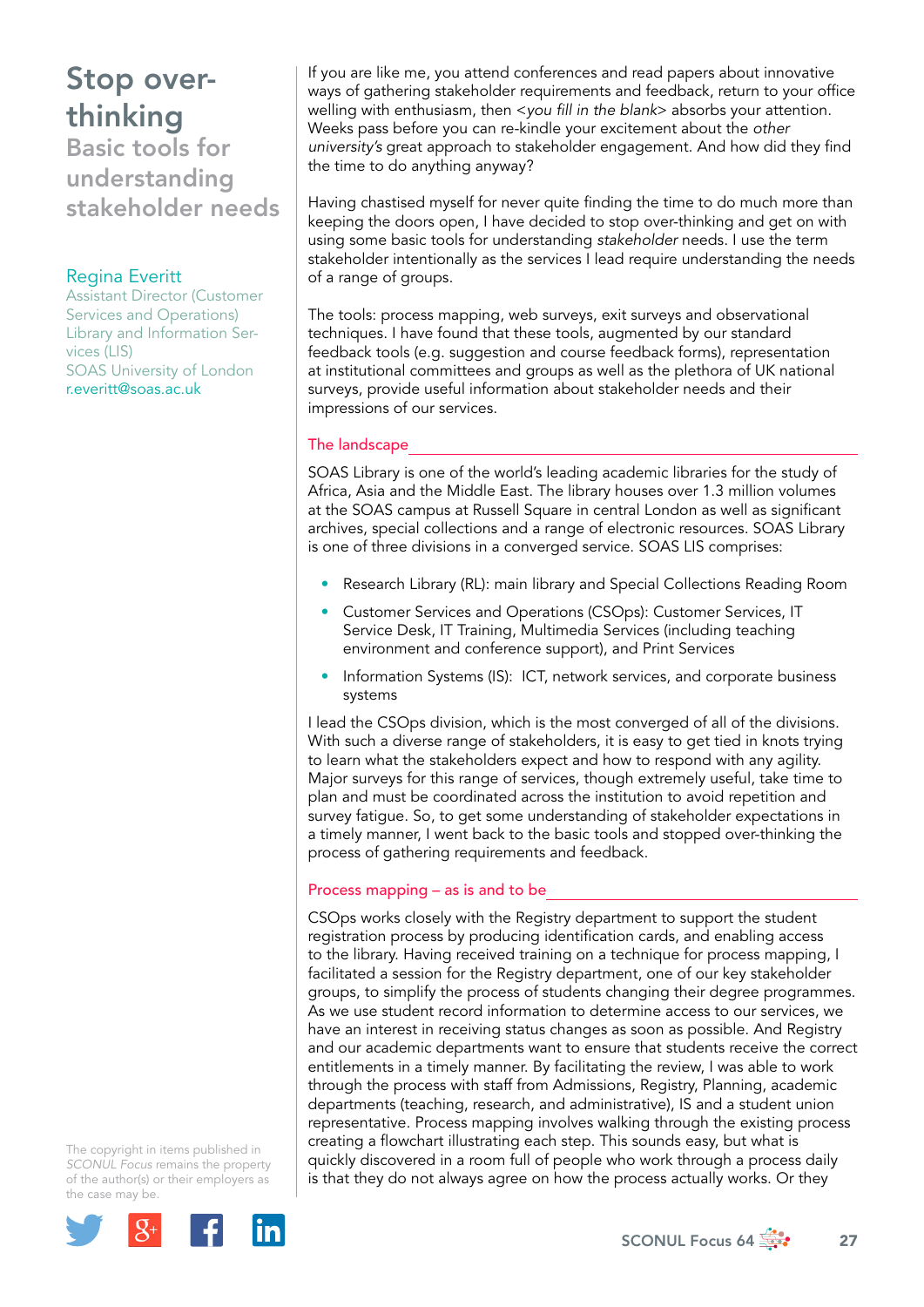# Stop overthinking Basic tools for

understanding stakeholder needs

understand their part of the process but have never understood the process end-to-end. Once each stage of the process is represented visually, it often becomes clear that the process is unnecessarily complex. As facilitator, I worked with the group to identify the unnecessary elements of the process and to develop a more streamlined version. Although the stakeholders in the room agreed the need to simplify the process, negotiation between the parties to agree a final, simplified process was crucial to ensure buy-in.

Process mapping is a useful method of reviewing processes and procedures to verify that they remain fit for purpose and/or meet the needs of the stakeholders. All that is required is the right people in a room, a facilitator, and a means of recording the process as is and as it will be.



*Process map: No tech… still does the trick Photo: R. Everitt*

### Web survey – Focused feedback

The Multimedia team in CSOPs supports teaching environments for SOAS. I received feedback from academic administrators that some academic staff members preferred the standard computer lab provision that contains foreign language software and headphones rather than the specialist language lab. Although I solicited and received feedback from staff members about the provision, I needed a steer about the future of the specialist provision as the room was due for a software upgrade. I toyed with the idea of focus groups to discuss how the space was being used. However, as many academic staff members work part-time, it would have been difficult to get everyone in one room. I received a list of everyone who used the specialist provision from the timetabling team and contacted the stakeholders to get targeted feedback about how they used the space.

I created a short survey monkey questionnaire asking about use of the specialist versus generic provision. I sent the link to those who had used the room and gathered feedback over a period of one month. I received a 50% return rate from the questionnaire. The output suggested that the specialist provision was still considered useful, but training on its use would be beneficial.

The copyright in items published in *SCONUL Focus* remains the property of the author(s) or their employers as the case m[ay be.](http://plus.google.com/share?url=http://www.sconul.ac.uk/page/focus-64)

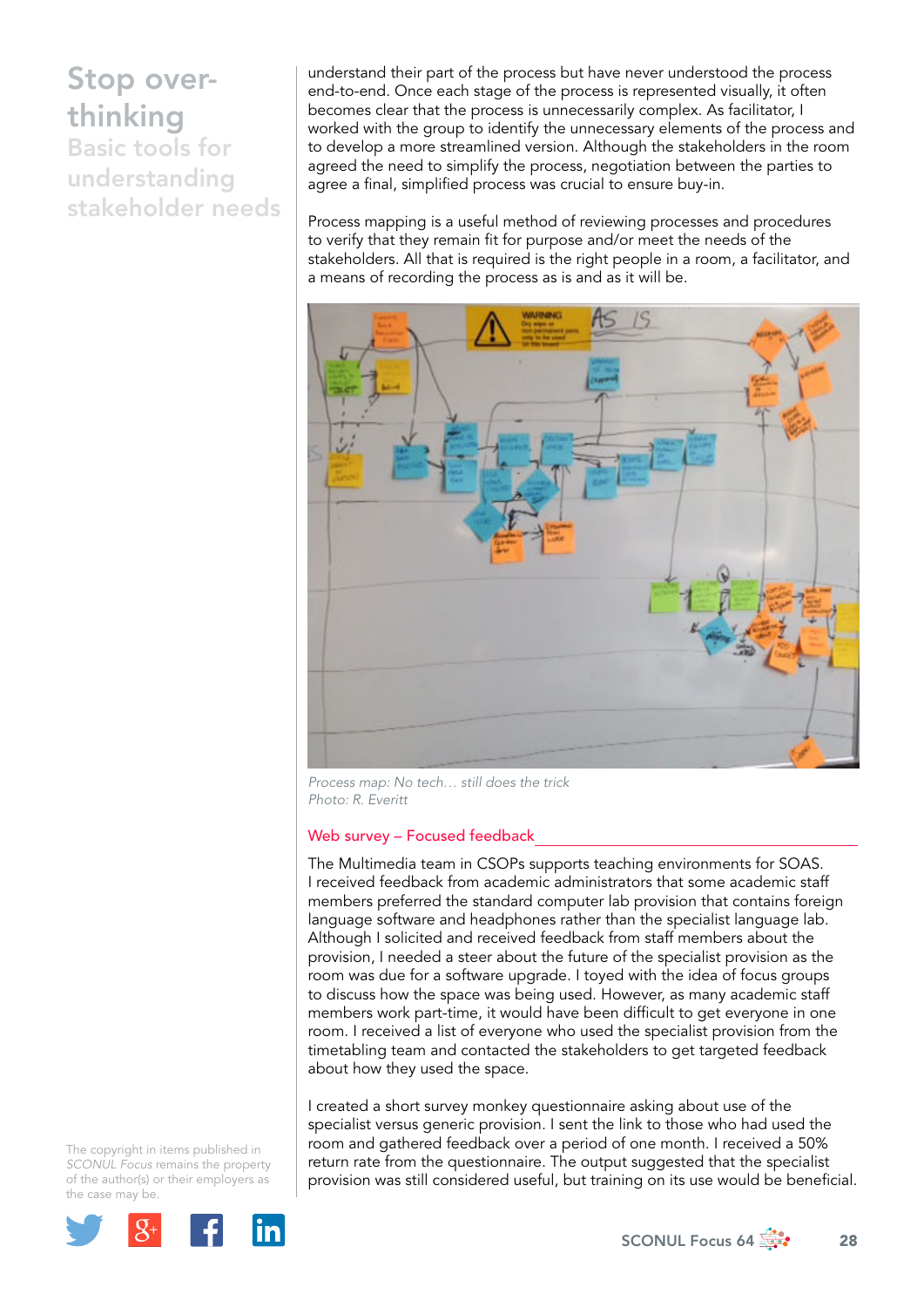## Stop overthinking

Basic tools for understanding stakeholder needs The software upgrade of the specialist provision is under way and I will be working with the IT training coordinator to add an induction session about the use of the specialist provision to the training programme.

#### Exit surveys

After going through security procedures at an airport, I noticed kiosks asking about my experience of getting through the security checks. It struck me that this was a simple way of gathering useful feedback about a specific service delivery. The response options were simple: smiley face, indifferent face or sad face. There was also an option for additional comments. The kiosks were positioned near the security checks, thus focusing user comments on that 'service.'

During a sample week to capture information to contribute to user satisfaction benchmarking for UK higher education institutions, we gave out simple feedback cards asking users how they felt their enquiry had been handled. This focused the stakeholder's response on the enquiry rather than concerns around the environment that tend to dominate our standard feedback forms. Stakeholders were asked to leave their cards in boxes near the exit of the library. We received a 93.6% satisfaction rate during that sample period.

As we provide a range of walk-up stakeholder services in the library, we wanted to capture stakeholder experience of these services. So, on a separate occasion, a member of staff met stakeholders as they exited the library and asked them a few questions about what they had come to the library to do and whether they had been successful. We found that 63% of those who responded during the sample week came into the library to seek study space. This was unsurprising as we were on the run-up to the busy exam periods. This information reinforced that we had to balance the need to prioritise access for our internal stakeholders with honouring our commitment to access schemes. The remaining responses were about coming to the library to access resources; most stakeholders got what they were looking for and others provided useful information about materials they could not locate or difficulties with printers/ copiers.

#### Observational

I was keen to encourage library stakeholders to use the self-service machines for basic transactions to release staff from solely desk-based interaction with stakeholders. However, desk staff flagged up the fact that stakeholders often returned to the service point for assistance after attempting to use the machines. Usage of the machines was high overall as these machines are the only means of issuing/returning items when the service points are closed during late evenings and on Sundays. I wanted to understand what issues stakeholders were encountering while using these machines.

A library staff member observed stakeholder behaviour at the machines during a sample week to try to capture what they were doing before they sought assistance from other library staff members. He recorded the transactions, the errors or blocks that appeared, and whether the stakeholder was using the machine correctly. He found a range of issues: a desensitiser that needed to be adjusted, stakeholders not positioning books so that they could be desensitised, and rules that forced stakeholders to the desk potentially unnecessarily, to name a few findings. Routine maintenance of the machines dealt with any issues with desensitisers. Where feasible, we showed stakeholders how to position books so that they could be desensitised correctly; this was augmented by the display on the monitor which showed stakeholders how to position items. And as we were planning to move to a new library management system, we planned to review the rules to ensure that we were not unnecessarily sending people to the service points for assistance.

The copyright in items published in *SCONUL Focus* remains the property of the author(s) or their employers as the case m[ay be.](http://plus.google.com/share?url=http://www.sconul.ac.uk/page/focus-64)